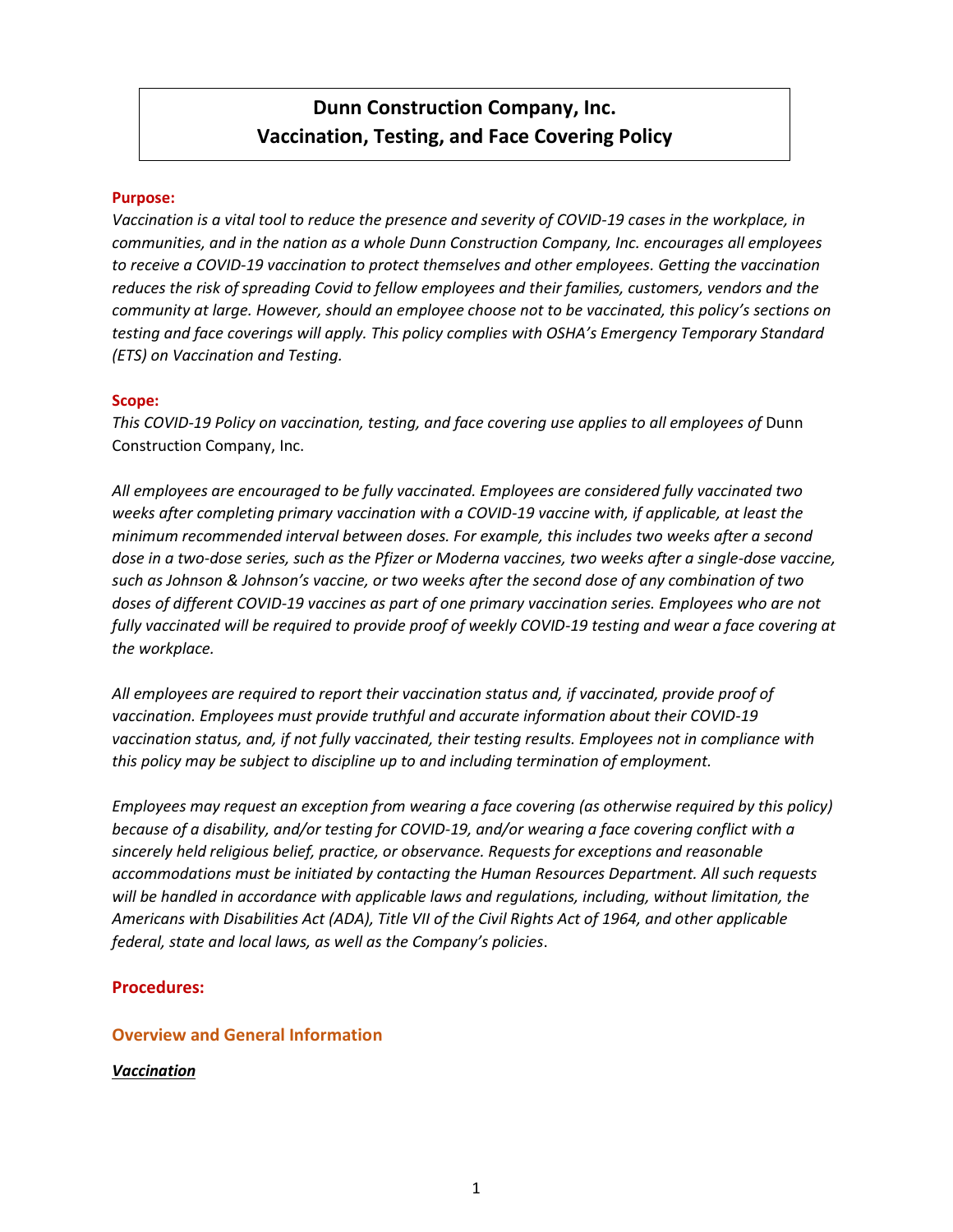*Any* Dunn Construction Company, Inc. *employee that chooses to be vaccinated against COVID-19 must be fully vaccinated no later than February 9, 2022, to avoid being subject to the regular testing and face covering requirements of the policy.* 

*To be fully vaccinated by February 9, 2022, an employee must:*

- o *Obtain the first dose of the Pfizer-BioNTech COVID-19 vaccine no later than January 5, 2022; and the second dose no later than January 26, 2022; or*
- o *Obtain the first dose of the Moderna COVID-19 vaccine no later than December 29, 2021; and the second dose no later than January 26, 2021; or*
- o *Obtain one dose of a single dose vaccine no later than January 26, 2022.*

*Employees will be considered fully vaccinated two weeks after receiving the requisite number of doses of a COVID-19 vaccine as stated above. An employee will be considered partially vaccinated if they have received only one dose of a two-dose vaccine.* 

**The vaccination may be scheduled through the following link :** Vaccine Finder - Search for COVID-19 [vaccine locations](https://vaccinefinder.org/search/) or throug[h AL Covid Vaccine Scheduling](https://alcovidvaccine.gov/) *with a local health department, your medical provider, a pharmacy, or other healthcare provider.* 

*This policy will be maintained in the Human Resources Department but may also be accessible online through our employee login by visiting [www.dunnconstruction.com](http://www.dunnconstruction.com/) and click on the "Employee Login" tab. Username: employee Password: dunn1878. Any questions about this policy should be directed to Human Resources.* 

# *Testing and Face Coverings*

*All employees who are not fully vaccinated as of February 9, 2022, will be required to undergo regular COVID-19 testing as well as wear a face covering when in the workplace. Policies and procedures for testing and wearing face coverings are described in the relevant sections of this policy.* 

# **Vaccination Status and Acceptable Forms of Proof of Vaccination**

# *Vaccinated Employees*

*All vaccinated employees are required to provide proof of COVID-19 vaccination, regardless of where they received the vaccination. Proof of vaccination status can be submitted to Human Resources.*

*Acceptable proof of vaccination status is:* 

- *1. The record of immunization from a health care provider or pharmacy;*
- *2. A copy of the COVID-19 Vaccination Record Card;*
- *3. A copy of medical records documenting the vaccination;*
- *4. A copy of immunization records from a public health, state, or tribal immunization information system; or*
- *5. A copy of any other official documentation that contains the type of vaccine administered, date(s) of administration, and the name of the health care professional(s) or clinic site(s) administering the vaccine(s).*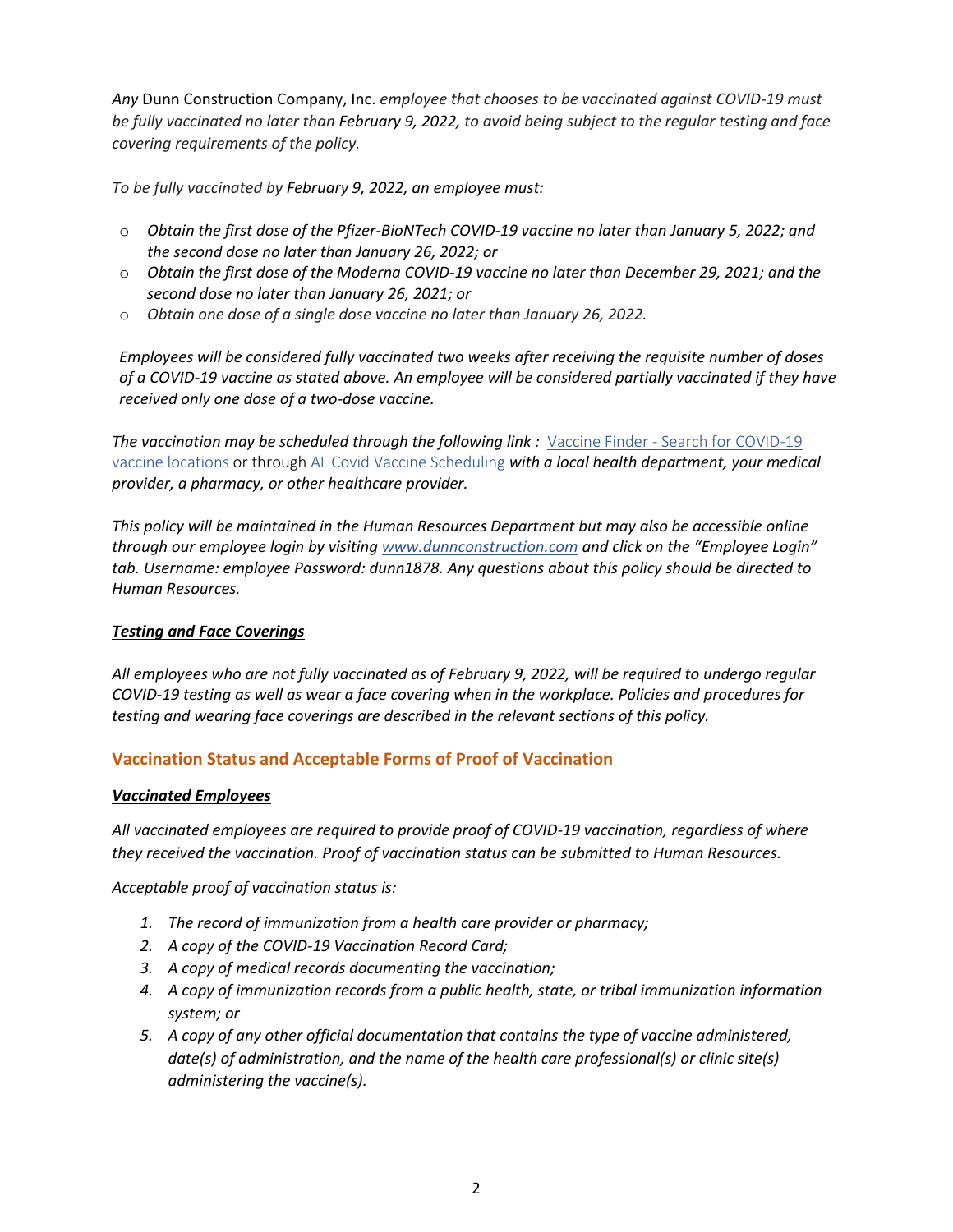*Proof of vaccination generally should include the employee's name, the type of vaccine administered, the date(s) of administration, and the name of the health care professional(s) or clinic site(s) that administered the vaccine. In some cases, state immunization records may not include one or more of these data fields, such as clinic site; in those circumstances Dunn Construction Company, Inc. will still accept the state immunization record as acceptable proof of vaccination.*

*If an employee is unable to produce one of these acceptable forms of proof of vaccination, despite attempts to do so (e.g., by trying to contact the vaccine administrator or state health department), the employee can provide a signed and dated statement attesting to their vaccination status (fully vaccinated or partially vaccinated); attesting that they have lost and are otherwise unable to produce one of the other forms of acceptable proof; and including the following language:* 

*"I declare (or certify, verify, or state) that this statement about my vaccination status is true and accurate. I understand that knowingly providing false information regarding my vaccination status on this form may subject me to criminal penalties."* 

*An employee who attests to their vaccination status in this way should to the best of their recollection, include in their attestation the type of vaccine administered, the date(s) of administration, and the name of the health care professional(s) or clinic site(s) administering the vaccine.* 

# *All Employees*

*All employees, both vaccinated and unvaccinated, must inform Dunn Construction Company, Inc. of their vaccination status by February 9, 2022. The following table outlines the requirements/for submitting vaccination status documentation.* 

| <b>Vaccination Status</b>                                                                   | <i><u><b>Instructions</b></u></i>                                                                                                                                 |
|---------------------------------------------------------------------------------------------|-------------------------------------------------------------------------------------------------------------------------------------------------------------------|
| Employees who are fully<br>vaccinated.                                                      | Submit proof of vaccination that<br>indicates full vaccination.                                                                                                   |
| Employees who are partially<br>vaccinated (i.e., one dose of a<br>two dose vaccine series). | Submit proof of vaccination that<br>indicates when the first dose of<br>vaccination was received, followed<br>by proof of the second dose when it<br>is obtained. |
| Employees who are not<br>vaccinated.                                                        | Submit statement that you are<br>unvaccinated, but are planning to<br>receive a vaccination by the deadline.                                                      |
|                                                                                             | Submit statement that you are<br>unvaccinated and not planning to<br>receive a vaccination.                                                                       |

# **Supporting COVID-19 Vaccination**

*An employee may take up to four hours of duty time per dose to travel to the vaccination site, receive a vaccination, and return to work. This would mean a maximum of eight hours of duty time for employees receiving two doses. If an employee spends less time getting the vaccine, only the necessary amount of*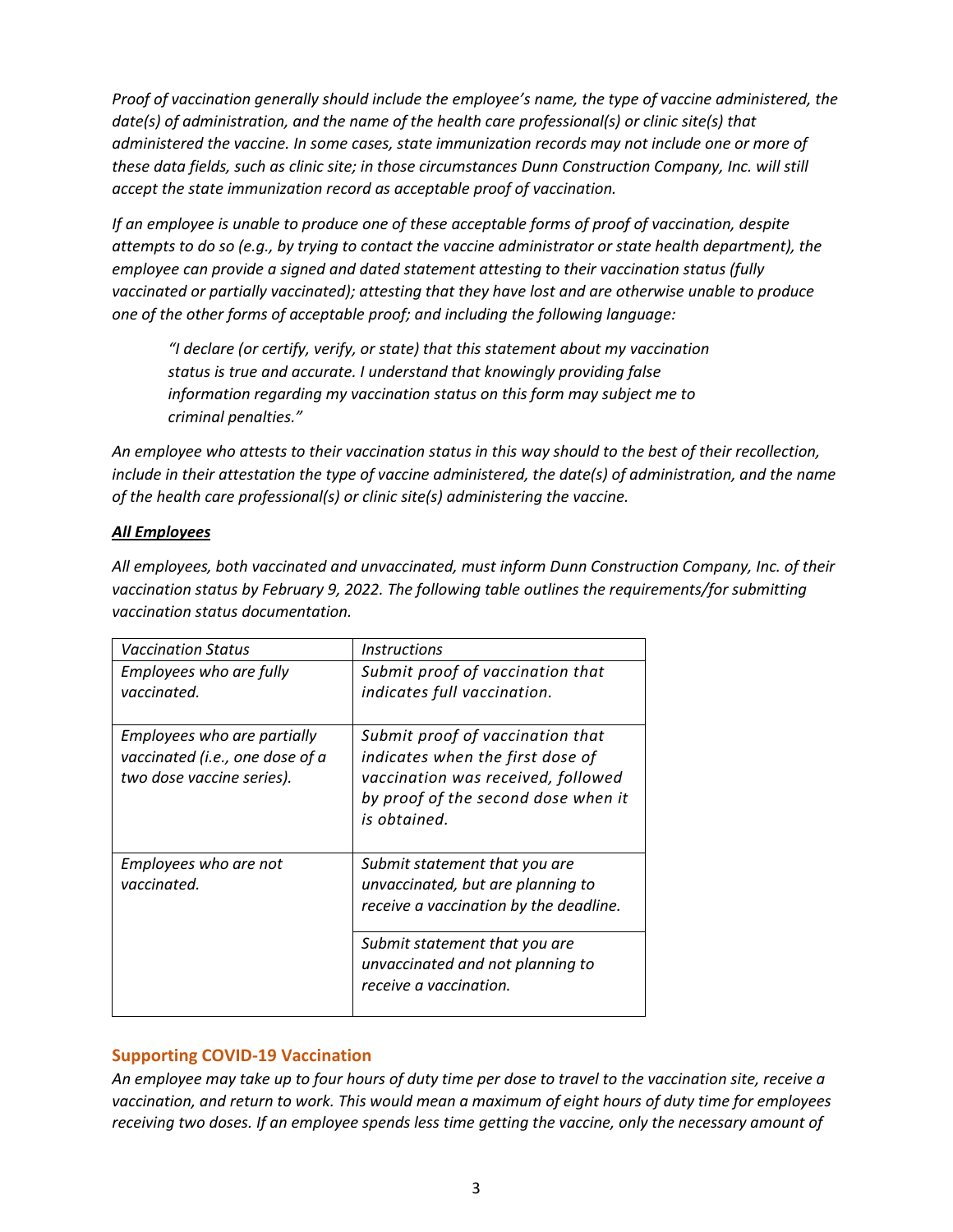*duty time will be granted. Employees who take longer than four hours to get the vaccine must send their supervisor a written note documenting the reason for the additional time (e.g., they may need to travel long distances to get the vaccine). Any additional time requested will be granted, if reasonable, but will not be paid; in that situation, the employee can elect to use accrued leave, e.g., sick leave, to cover the additional time. If an employee is vaccinated outside of their approved duty time they will not be compensated.*

*Employees may utilize up to two workdays of sick leave immediately following each dose if they have side effects from the COVID-19 vaccination that prevent them from working. Employees who have no sick leave will be granted up to two days of additional sick leave immediately following each dose if necessary.*

*The following procedures apply for requesting and granting duty time to obtain the COVID-19 vaccine or sick leave to recover from side effects:*

*Employees must notify their supervisor – in writing – 7 days in advance of their need for time off to get the vaccine. Up to 4 hours of time off will be granted to visit a healthcare provider to get the vaccine. Employees must notify their supervisor immediately if he/she needs additional time to address side effects resulting from the vaccine.* 

# **Employee Notification of COVID-19 and Removal from the Workplace**

*Dunn Construction Company, Inc. will require employees to promptly notify Human Resources when they have tested positive for COVID-19 (including, without limitation, self-testing), or have been diagnosed with COVID-19 by a licensed healthcare provider. If an employee received a positive COVID-19 test the employee must stay home and immediately contact Human Resources. Dunn Construction Company, Inc. will follow local, state & federal guidelines for isolating employees who test positive for COVID-19.* 

*A fully vaccinated employee who tests positive for COVID-19 will be paid up to five emergency paid sick leave days. Any employee who is not fully vaccinated will be allowed to utilize available paid time off. An employee who does not have any paid time off available will not be paid while on COVID-19 leave. If an employee can work from home, as mutually agreed by the employee and Dunn Construction Company, Inc., then that employee will be paid accordingly.* 

# Medical Removal from the Workplace

*Dunn Construction Company, Inc. has also implemented a policy for keeping COVID-19 positive employees from the workplace in certain circumstances. Dunn Construction Company, Inc. may immediately remove an employee from the workplace if they have received a positive COVID-19 test or have been diagnosed with COVID-19 by a licensed healthcare provider (i.e., immediately send them home or to seek medical care, as appropriate).*

### Return to Work Criteria

*For any employee removed because they are COVID-19 positive, Dunn Construction Company, Inc. will keep them removed from the workplace until the employee meets the return-to-work criteria in CDC's "Isolation Guidance"; or receives a recommendation to return to work from a licensed healthcare provider.* 

*If an employee has severe COVID-19 or an immune disease, Dunn Construction Company, Inc. will follow the guidance of a licensed healthcare provider regarding return to work.*

# **COVID-19 Testing**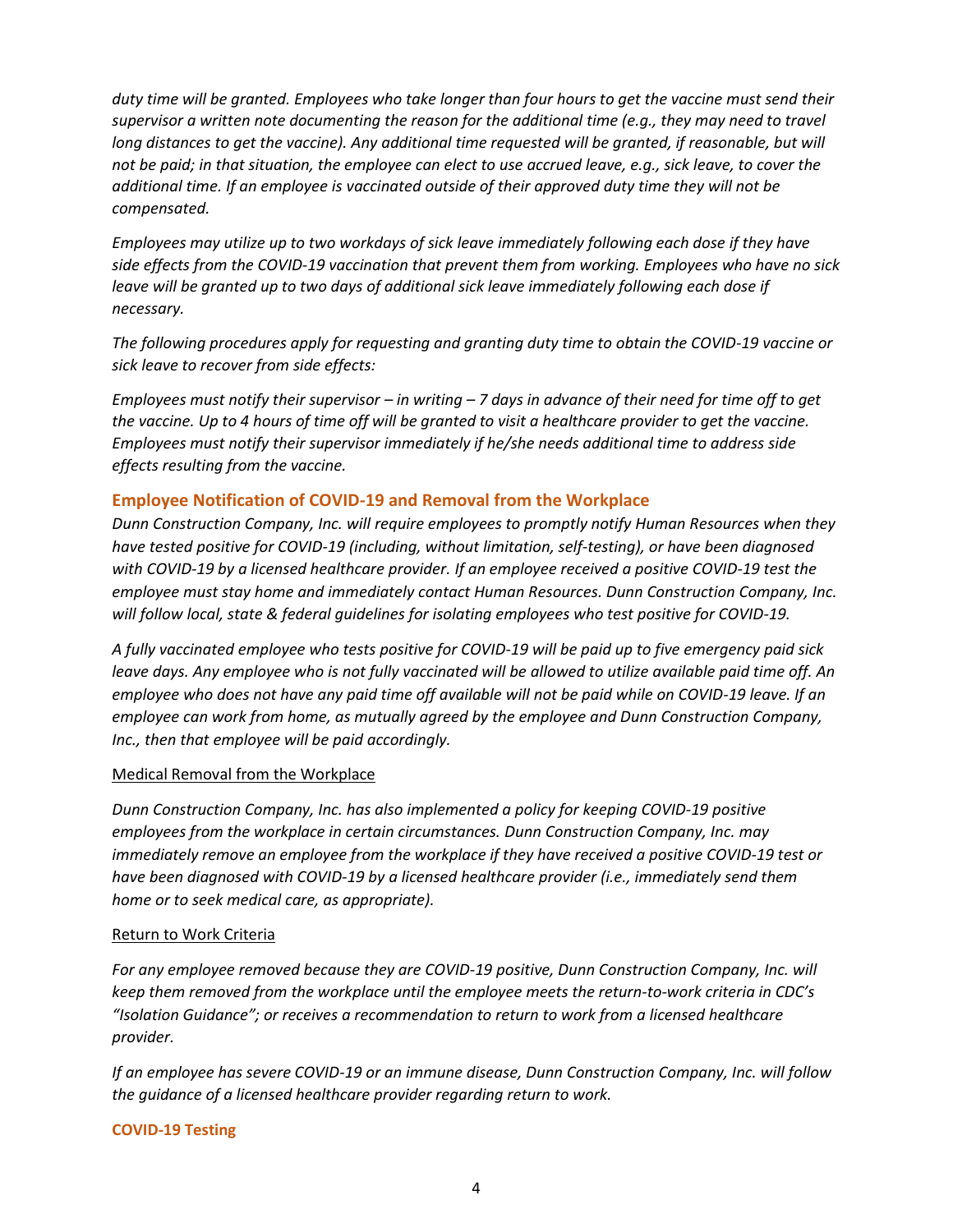*All employees who are not fully vaccinated will be required to comply with this policy for testing*.

*Employees who report to the workplace at least once every seven days:* 

*(A) must be tested for COVID-19 at least once every seven days; and*

*(B) must provide documentation of the most recent COVID-19 test result to HR COVID Coordinator no later than the seventh day following the date on which the employee last provided a test result.*

*Any employee who does not report to the workplace during a period of seven or more days (e.g., if they were teleworking for two weeks prior to reporting to the workplace):* 

*(A) must be tested for COVID-19 within the seven days immediately preceding his/her returning to the workplace; and*

*(B) must provide documentation of that test result to HR COVID Coordinator upon return to the workplace.* 

*If an employee does not provide documentation of a COVID-19 test result as required by this policy, they will be removed from the workplace until they provide a test result.* 

*Employees who have received a positive COVID-19 test, or have been diagnosed with COVID-19 by a licensed healthcare provider, are not required to undergo COVID-19 testing for 90 days following the date of their positive test or diagnosis.*

# **Face Coverings**

*Dunn Construction Company, Inc. will require all employees who are not fully vaccinated to wear a face covering beginning on January 10, 2022. Face coverings must: (i) completely cover the nose and mouth; (ii) be made with two or more layers of a breathable fabric that is tightly woven (i.e., fabrics that do not let light pass through when held up to a light source); (iii) be secured to the head with ties, ear loops, or elastic bands that go behind the head. If gaiters are worn, they should have two layers of fabric or be folded to make two layers; (iv) fit snugly over the nose, mouth, and chin with no large gaps on the outside of the face; and (v) be a solid piece of material without slits, exhalation valves, visible holes, punctures, or other openings. Acceptable face coverings include clear face coverings or cloth face coverings with a clear plastic panel that, despite the non-cloth material allowing light to pass through, otherwise meet these criteria and which may be used to facilitate communication with people who are deaf or hard-of-hearing or others who need to see a speaker's mouth or facial expressions to understand speech or sign language respectively.* 

*Employees who are not fully vaccinated must wear face coverings over the nose and mouth when indoors and when occupying a vehicle with another person for work purposes. Policies and procedures for face coverings will be implemented, along with the other provisions required by OSHA's COVID-19 Vaccination and Testing ETS, as part of a multi-layered infection control approach for unvaccinated workers.* 

*Unvaccinated employees must provide their own face coverings, and they must wear them at all times, covering the mouth and nose, unless one of the following exceptions applies:* 

- *1. When an employee is alone in a room with floor to ceiling walls and a closed door.*
- *2. For a limited time, while an employee is eating or drinking at the workplace or for identification purposes in compliance with safety and security requirements.*